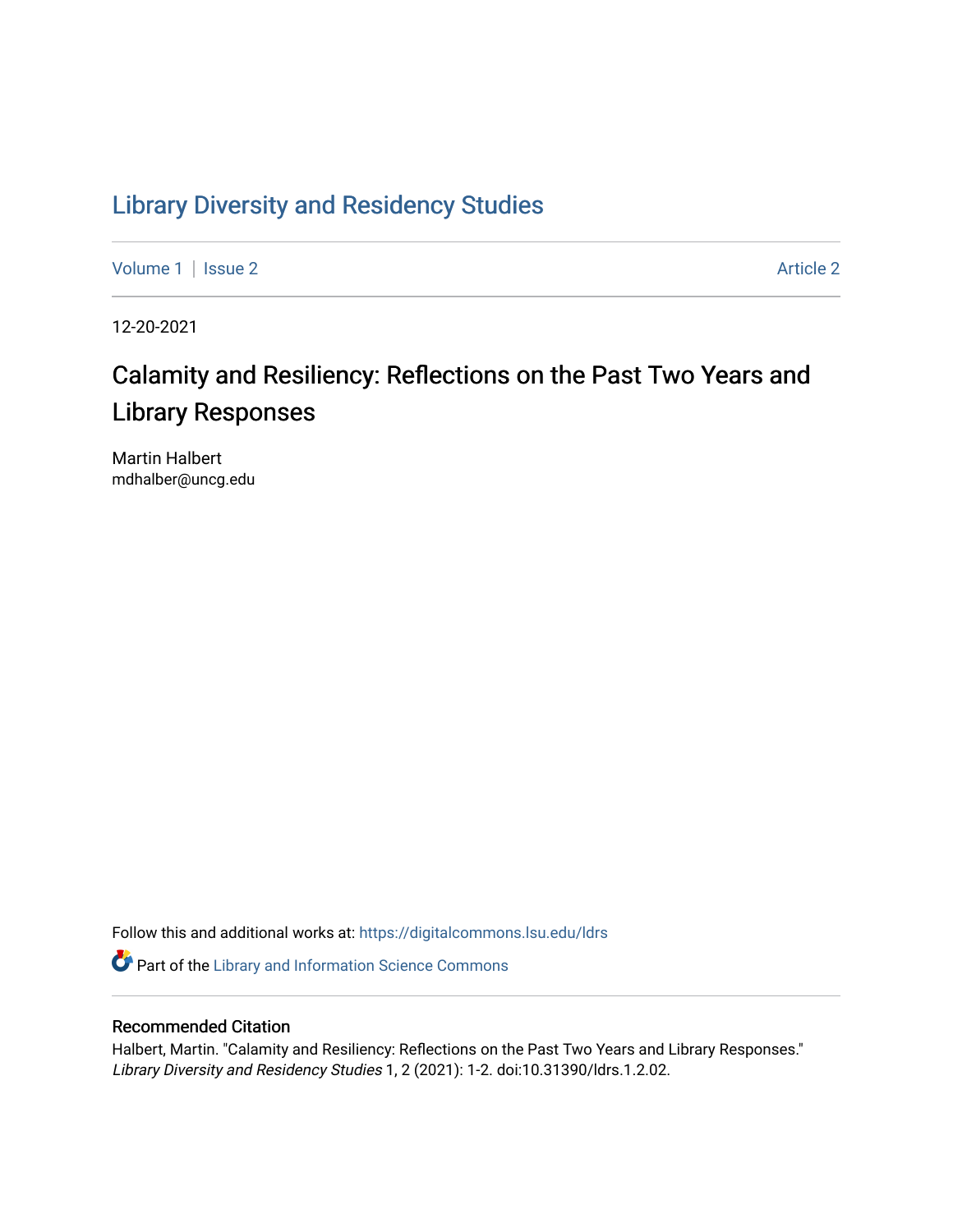*EDITORIAL: This is an editorial contributed by one or more members of the editorial board for inclusion in the invited portion of Library Diversity and Equity Studies.*

## **EDITORIAL: CALAMITY AND RESILIENCY**

*Reflections on the Past Two Years and Library Responses*

*Martin Halbert*

This second issue of Library Diversity and Residency Studies (LDRS) is being issued at the end of 2021 after a significant gap of almost two years since the first issue. It will perhaps not be surprising to hear that the intervening months were as disruptive for our editorial staff as virtually everyone else who lived through this difficult period. Much that happened during this challenging period bears reflecting on however, as it has had profound ramifications for our perceptions regarding diversity in the United States and both the role of libraries in supporting diversity in our society and threats to libraries in fulfilling that role. This brief editorial will make some observations on these points and introduce the renewed LDRS journal and our plans for it.

#### **TWO YEARS OF CALAMITY**

The entry for "calamity" in Merriam-Webster defines the word as "a disastrous event marked by great loss and lasting distress and suffering" or "a state of deep distress or misery caused by major misfortune or loss". To describe the two years of 2020 and 2021 in terms of calamity is not an overstatement. While few of us need reminders of the grim events of the last two years, it is nevertheless worth acknowledging the hard facts of what we have lived through if we are to draw any useful observations about them.

We are steadily approaching the stark statistic of a million deaths in the United States in the course of the COVID-19 pandemic. Against this tragic backdrop of death, the national reckoning with racism has emerged in equally stark terms as never before. Climate change caused by human activities continues to be a

looming problem causing both short-term and long-term environmental disasters. Finally, the political divisions between the Left and the Right have become extreme, threatening our ability to respond to the other chronic problems we face as well as fundamental shared conceptions of what constitutes the United States.

There is no gloss that can mitigate the facts of these calamities, and they are not going to go away without collective action, and the longer we delay the worse these problems become. The task in front of us therefore is marshalling our society for collective action to address these issues. That may seem like a tall order these days, but there really is no other option and we need to do everything we can to start the process. It will require contributions from every part of society, including libraries. And diversity, equity, and inclusion efforts are an extremely important aspect of what libraries are all about (more about this in a moment). But first, a basic point about calamities.

#### **RESILIENCY ARISES FROM CALAMITY**

Scholars ranging from philosophers to biologists believe that distress causes living things to both respond and improve their response in order to avoid distress. The old saying "that which does not kill me makes me stronger" is a hard lesson in life. Any child who ever learned to ride a bicycle started by falling down painfully. A lot. Pain and distress are not pleasant things to encounter, but they *are* fundamental motivators. If a child wants to learn to ride a bike properly, the pain of falling over is great motivation to learn how to balance. This is a trivial example in